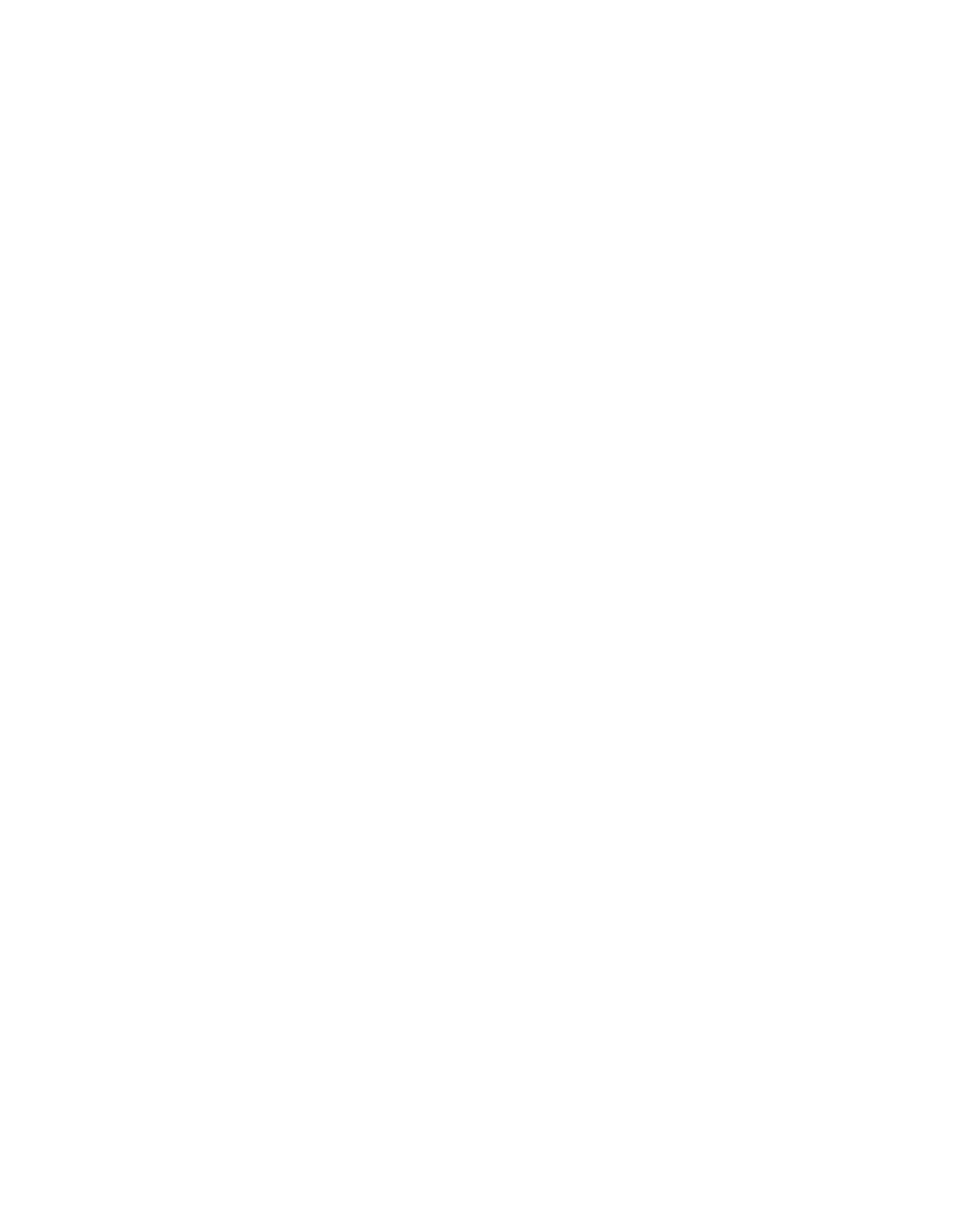#### **PART 1**

### **OBSCENE MATERIALS A NUISANCE**

### **§6-101. Definitions.**

The following words and phrases when used in this Part shall have, unless the context clearly indicates otherwise, the meanings given to them in this Section:

 EXPLICIT SEXUAL MATERIALS — any materials which are obscene materials or:

- (1) Any picture, photograph, drawing, sculpture, motion picture film or similar visual representation or image of a person or portion of the human body which depicts nudity, sexual conduct or sado-masochistic abuse and which is harmful to minors.
- (2) Any book pamphlet, magazine, printed mater, however reproduced, or sound recording which contains any matter enumerated in subsection (1) of this definition, or explicit and detailed verbal descriptions or narrative accounts of sexual excitement, sexual conduct or sado-masochistic abuse and which, taken as a whole, is harmful to minors.

 FACILITY — includes, not is not limited to, any building, structure, space or ground or any separate part or portion thereto whether permanent or not which is open to admission by the general public or to which membership is available to the general public with the exception of guests' rooms in hotels, inns or motels.

 HOTEL, INN or MOTEL — any facility providing temporary overnight accommodations which is licensed for such purpose by the State pursuant to Article II, Act of March 4, 1971 (P.L. 6, No. 2), known as the Tax Reform Code of 1971.

 OBSCENE MATERIALS — any literature, including any book, magazine, pamphlet, newspaper, storypaper, comic book or writing, and any figure, visual representation, or image including any drawing, photograph, picture or motion picture if:

- (1) The average person applying contemporary community standards would find that the subject matter taken as a whole appeals to the prurient interest.
- (2) The subject matter depicts or describes in a patently offensive way sexual conduct of a type described in this Section.
- (3) The subject matter, taken as a whole, lacks serious literary, artistic, political, educational or scientific value.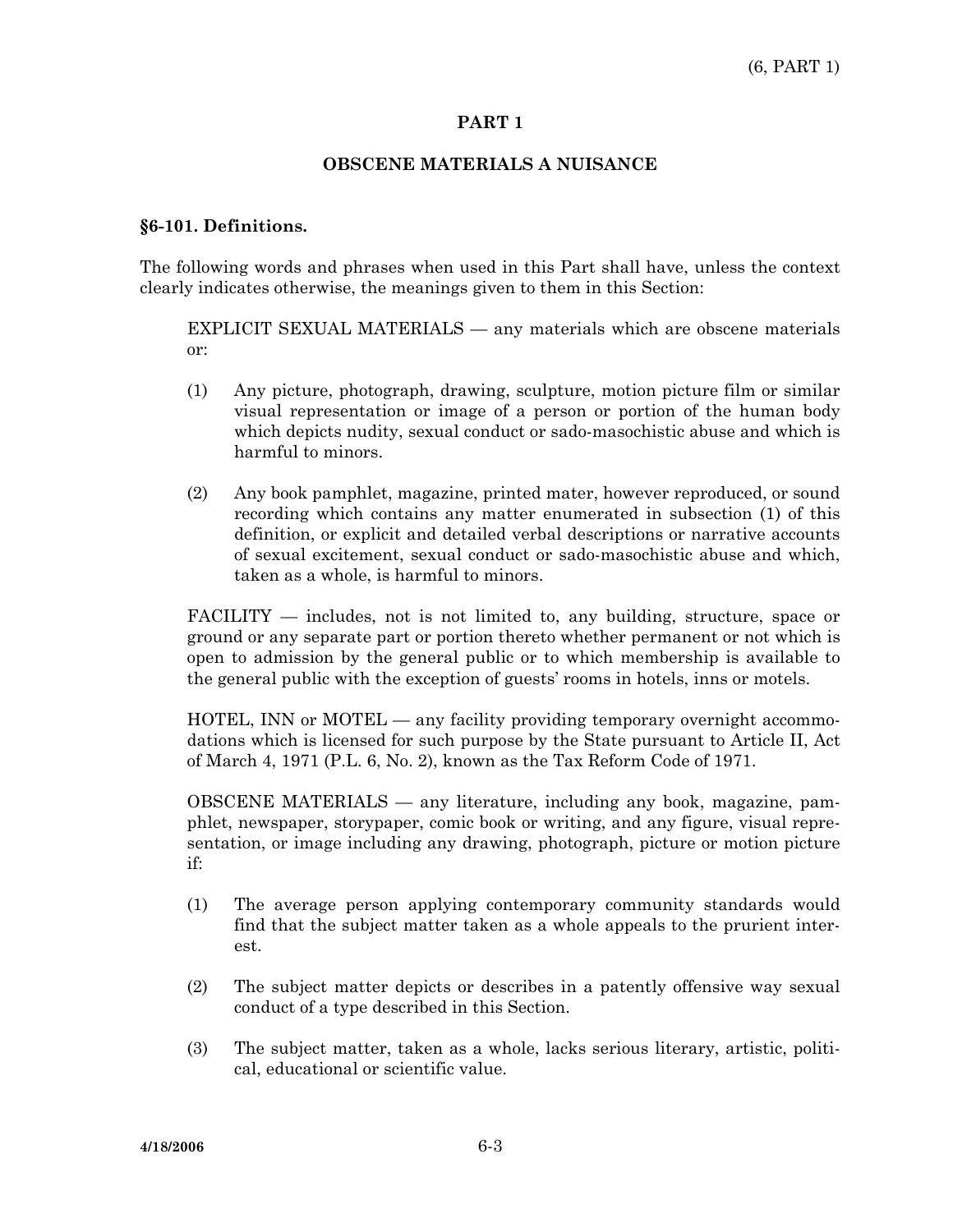PERSON — any individual, partnership, firm, association, corporation or other legal entity.

 SEXUAL CONDUCT — patently offensive representations or descriptions of ultimate sexual acts, normal or perverted, actual or simulated, and patently offensive representations or descriptions of masturbation, excretory functions and lewd exhibition of the genitals.

 SEXUAL DEVICE — any artificial human penis, vagina, or anus or other device primarily designed, promoted or marketed to physically stimulate or manipulate the human genitals, public area, perineum or anal area including, but not limited to, vibrators, dildos, penisators and penis rings except that this shall not include any such device which is sold, distributed or displaced for a bona fide medical, psychological, legislative, judicial or law enforcement purpose by a physician, psychologist, pharmacist, legislator, judge, prosecutor or law enforcement officer.

(Ord. 77, 5/9/1983, §1)

# **§6-102. Declaration of Public Notice.**

- 1. Solicitation. All facilities are declared to be public nuisances where activities occur which through action or solicitation result in or are intended to result in:
	- A. Ultimate sexual acts, normal or perverted, actual or simulated.
	- B. Masturbation, oral, manual or by object including, but not limited to, cunnilingus or fellatio.
- 2. Performance. All facilities are declared to be a public nuisance wherein the acts specified in subsections (1)(A) and (B) are performed before a live audience of one or more persons in a patently offensive manner and the acts taken as a whole lack serious literary, artistic, political, educational or scientific value and the average adult person, applying contemporary community standards, would find that the acts, when considered as a whole, appeal to the prurient interest.
- 3. Sales. All facilities are declared to be public nuisances in which sexual devices are sold, distributed or displayed.
- 4. Obscene and Explicit Sexual Materials. All facilities are declared to be public nuisances in which a person shall:
	- A. Display, or cause or permit the display of any explicit sexual materials in or on any window, showcase, newsstand, display rack, billboard, display board, viewing screen, motion picture screen, marquee or similar place in such manner that the display is visible from any public street, highway, sidewalk, transportation facility, or other public thoroughfare, or in any busi-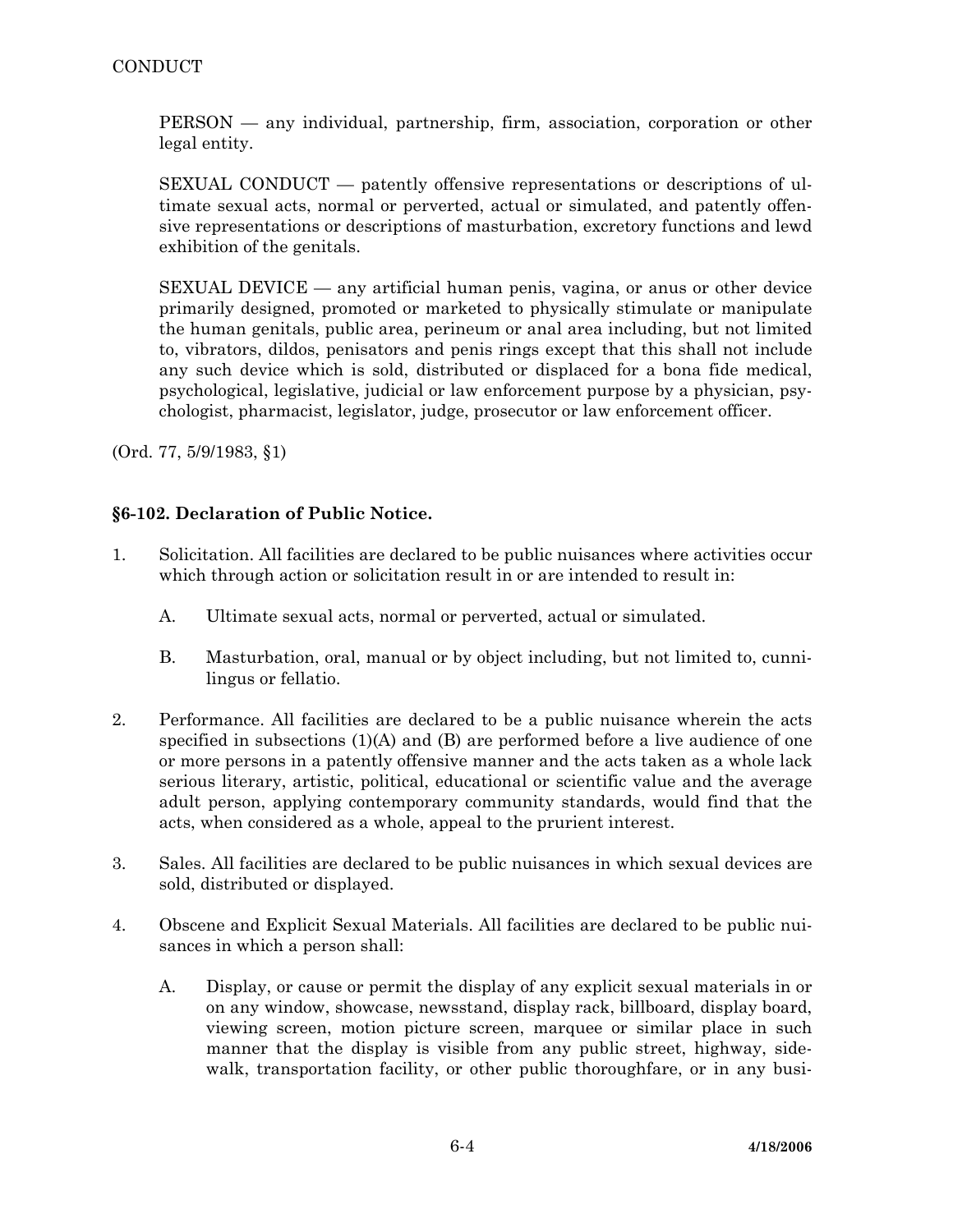ness or commercial establishment where minors are or will probably be exposed to view all or any part of such materials.

- B. Sell, lend, distribute, exhibit, give away or show any obscene materials to any person 17 years of age or older or offer to sell, lend, distribute, exhibit, or give away, or show, or have in his possession with intent to sell, lend, distribute, exhibit, or give away, or show any obscene materials to any person 17 years of age or older of knowingly advertise any obscene materials in any matter.
- C. Design, copy, draw, photograph, print, utter, publish, or in any manner manufacture or prepare any obscene materials.
- D. Write, print, publish, utter, or cause to be written, printed, published, or uttered any advertisement, or notice of any kind giving information, directly or indirectly, stating, or purporting to state where, how, from whom, or by what means any obscene materials can be purchased, obtained or had.
- E. Hire, employ, use or permit any minor child to do or assist in doing any act or thing mentioned in this subsection.
- F. Sell, loan or otherwise disseminate explicit sexual materials to any person under the age of 17 years.

(Ord. 77, 5/9/1983, §2)

#### **§6-103. Knowledge of Nuisance.**

Upon and after receiving notice through service of a true and correct copy of this Part and a true and correct copy of the complaint in equity to abate a public nuisance as defined herein, any and every person duly served pursuant to the rules of civil procedure who shall own, legally, or equitably, lease, maintain, manage, conduct or operate a facility which is declared to be a public nuisance as set forth in this Section is deemed to be a person who has knowledge of such nuisance for the purpose of this Section and may, thereafter, be responsible for its maintenance and liable therefore.

(Ord. 77, 5/9/1983, §3)

# **§6-104. Enforcement and Remedies.**

- 1. Action in Equity. The Township may maintain an action in equity to enjoin any person from owning, leasing, maintaining, managing, conducting or operating a facility which is a public nuisance as specified herein.
- 2. Forfeiture. From and after service of a true and correct copy of this Part and the complaint in equity as provided for in the Rules of Civil Procedure, all money or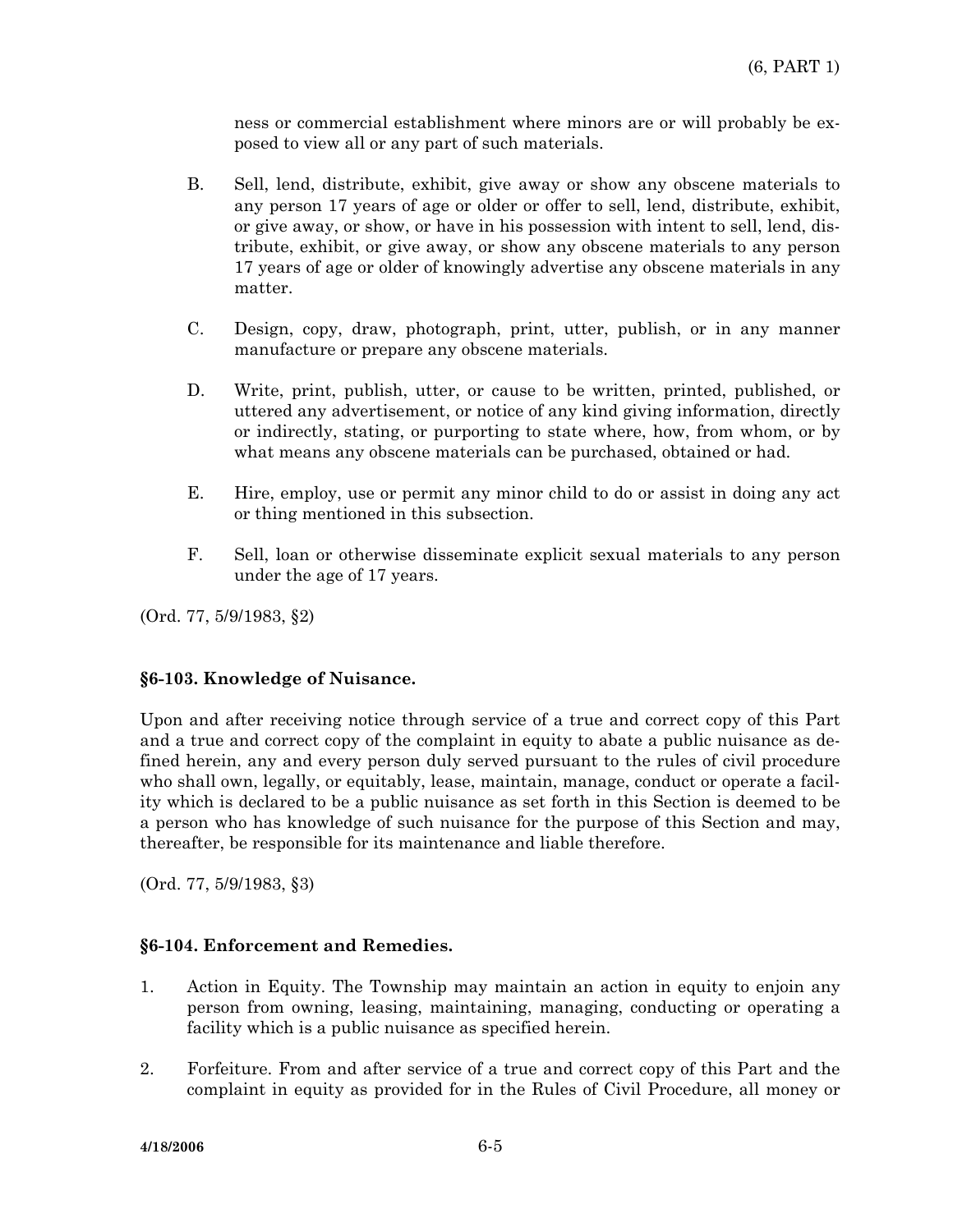other valuable consideration thereafter paid as an admission price or for services rendered or as rent to an owner for the privilege of continuing to operate a public nuisance shall be turned over to the Township upon the issuance of an order by the local court of common pleas enjoining the operation of the nuisance and requiring an accounting by the defendant for all of said moneys.

- 3. Procedure. Upon the trial on the merits of the permanent injunction, if the court finds a facility to be a public nuisance, the court may issue an order closing the facility to all uses and purposes for the period of one year. If the offenders or persons owning, in control or in charge of such facility certify that the public nuisance has been abated and that the facility will no longer be operated as a public nuisance and post a pond in an amount not to exceed the value of the personal property possessed or contained at such place for the maintenance of the public nuisance the court may release such person or persons from the closure order. the bond shall be deposited with the court prior to the release of any closure order and shall be returned to the person posting said bond without interest at the expiration of one year; provided, that the public nuisance is not maintained or reestablished within that year.
- 4. Remedies Cumulative. The right to pursue all and any other available remedies shall be reserved by the Township, and all such remedies shall be cumulative.

(Ord. 77, 5/9/1983, §4)

# **§6-105. Exemptions.**

Nothing in this Part shall apply to any recognized historical society or museum accorded charitable status by the Federal Government, any country, city, borough, township, or town library, any public library, any library of any school, college or university, or any archive or library under the supervision and control of the Commonwealth or a political subdivision.

(Ord. 77, 5/9/1983, §5)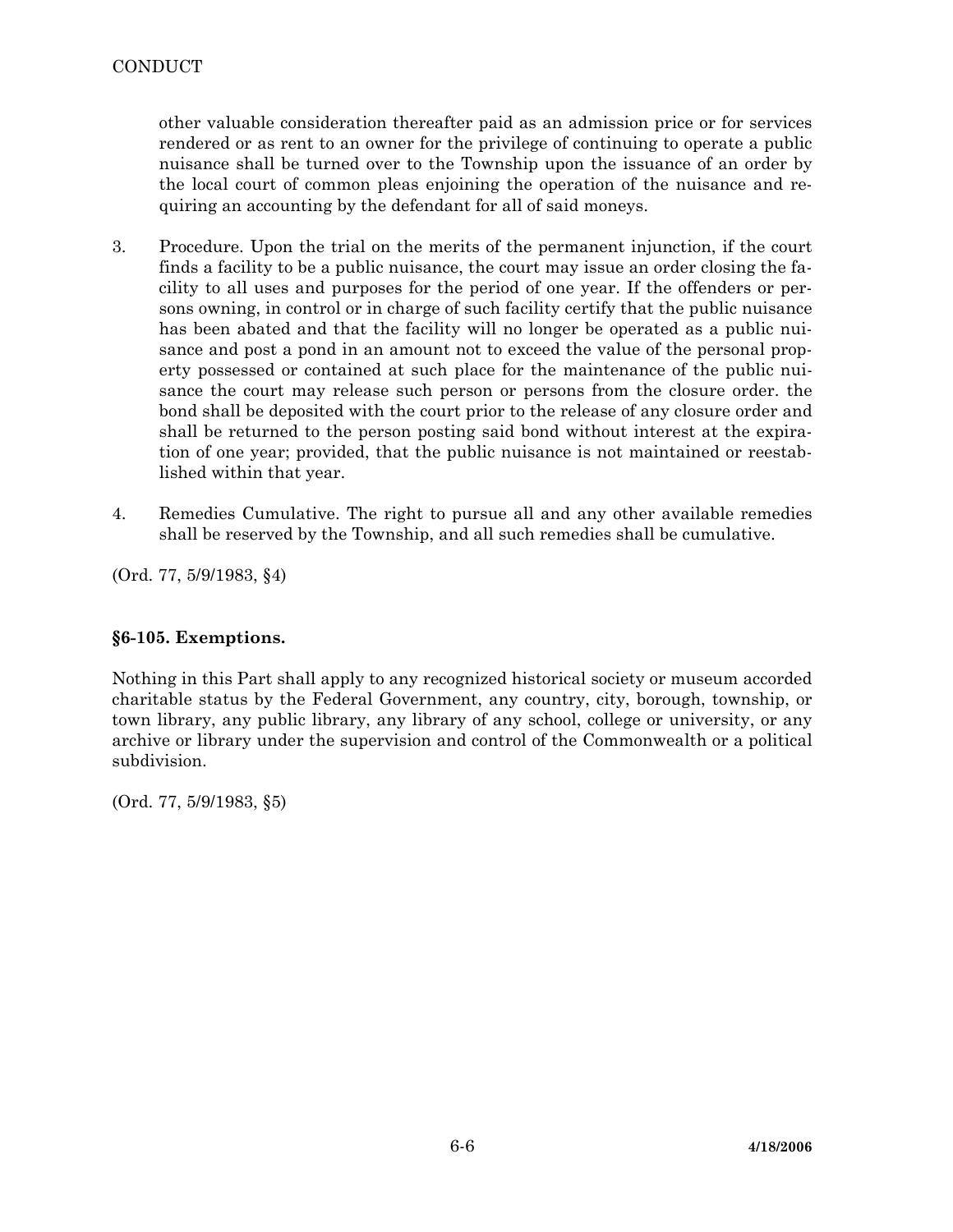#### **PART 2**

#### **NOISE**

#### **§6-201. Definitions.**

- 1. The following words and phrases, when used in this Part, shall have, unless the context clearly indicates otherwise, the meanings given to them in this Section.
- 2. All acoustical terminology shall be interpreted in accordance with that contained in ANSI S1.1, "Acoustical Terminology." All other words and terms not defined herein shall be used with a meaning of standard usage.
- 3. Specific Definitions.

 AMBIENT SOUND PRESSURE LEVEL – the all-encompassing background sound pressure levels associated with a given environment at a specified time, without the sound contribution of the specific source in question. Ambient noise is usually a composite of sounds from near and far sources, none of which is particularly dominant.

ANSI – American National Standards Institute or its successors.

 BACKGROUND NOISE – the total noise from all sources other than a particular sound that is of interest (i.e., other than the sound being measured).

 CONTINUOUS SOUND – any sound which is in a steady, fluctuating or intermittent state of prolonged duration.

DECIBEL  $(d)$  – a unit of level which denotes the ratio between two quantities that are proportional to power; the number of decibels is 10 times the common logarithm of this ratio. One decibel is 1/10 of a bel.

 EXCESSIVE NOISE – excessive noise is sound that: (1) is injurious or unreasonably interferes with the comfortable enjoyment of life and property. Measured noise levels in excess of limits established in these regulations or those specified in valid permits are declared to be excessive noise; (2) is annoying to a person of ordinary auditory sensibilities.

 IMPULSIVE SOUND – any sound of short duration (less than one second), with an abrupt onset and rapid decay (including metal-to-metal impacts or exploding impacts) separated in time by at least one second.

 NIGHT TIME – 10:00 p.m. to 7:00 a.m., prevailing time, conversely, Day Time-7:00 a.m. to 10:00 p.m., prevailing time.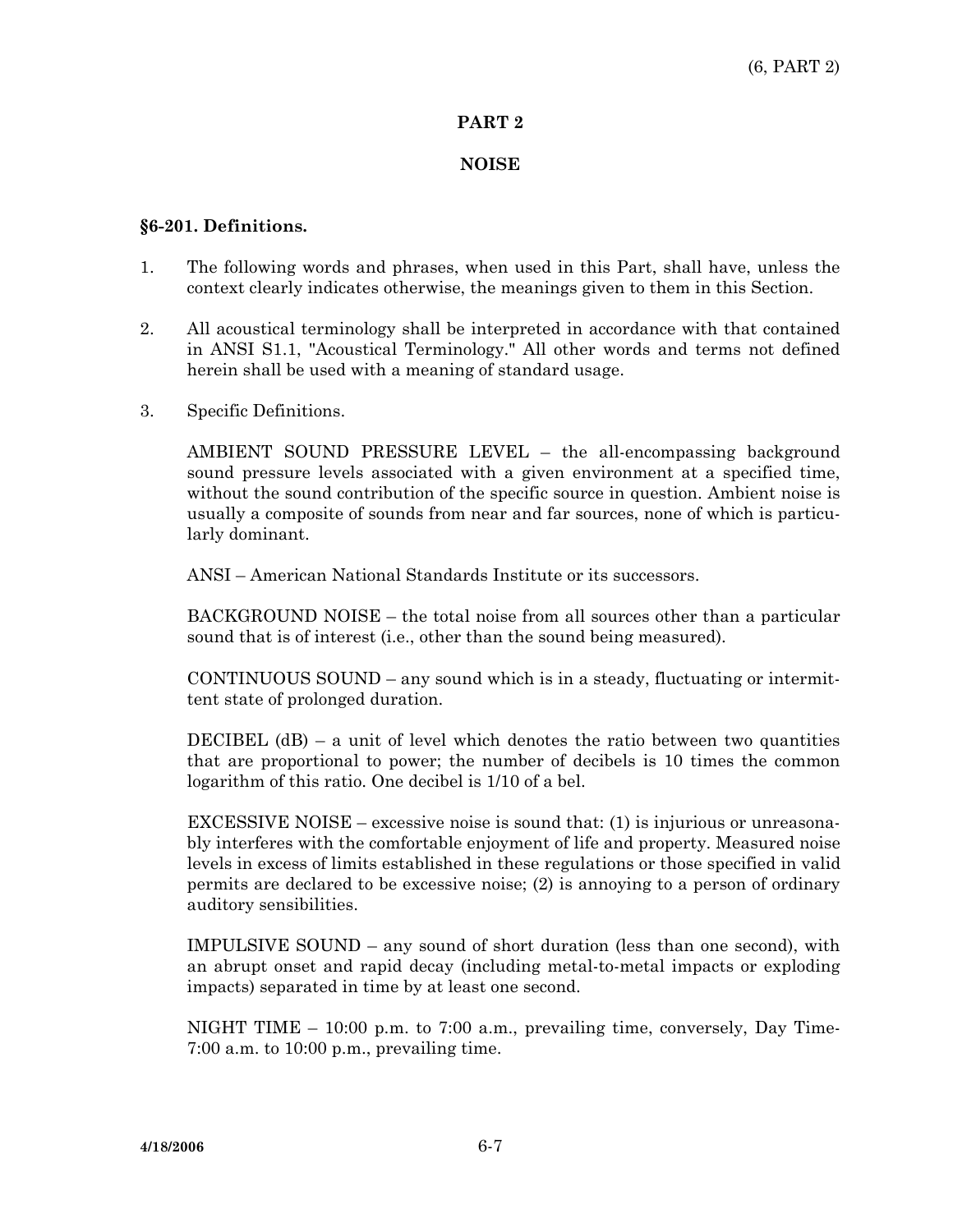NOISE – any sound which annoys or disturbs humans of normal auditory sensitivity or which causes or tends to cause an adverse psychological or physiological effect on humans of normal auditory sensitivity, excluding all aspects of noise regulated by the Federal Occupational Safety and Health Act.

 NOISE LEVEL – same as sound level but usually used to describe unwanted sound.

 NOISE POLLUTION – noise of such loudness and character from a single source or from multiple sources, which is or may be predicted with reasonable certainty to be, injurious to health or which unreasonably interferes with the enjoyment of property or with any lawful business or activity. Noise/sound pressure levels exceeding those permitted in any district shall constitute noise pollution.

 NORMAL AGRICULTURAL OPERATION – the customary and generally accepted activities, practices and procedures that farmers adopt, use or engage in year after year in the production and preparation for market of poultry, livestock and their products, and in the production and harvesting of agricultural, agronomic, horticultural, silvicultural and aquacultural crops and commodities.

 PERIOD OF OBSERVATION – the time interval during which acoustical data are obtained. The period of observation is determined by the characteristics of the noise being measured and the instrumentation being used. The period of observation must be at least as long as the response time of the instrumentation. The greater the variance in individual sound level, the longer must be the observation time for a given expected accuracy of measurement.

 PERSON – includes an individual, firm, association, organization, partnership, trust, company, corporation or any other similar entity.

 PURE TONE – a sound that can be distinctly heard as a single pitch or a set of single pitches. For the purposes of this Part, a pure tone shall exist if the 1/3 octave band sound pressure level in the band with the tone exceeds the arithmetic average of the sound pressure levels of the two contiguous 1/3 octave bands by 15 dB for bands with center frequencies less than 160 Hz, by 8 dB for bands with center frequencies of 160 Hz to 400 Hz, and by five dB for bands with center frequencies greater than 400 Hz.

 SOUND LEVEL (UNWEIGHTED SOUND PRESSURE LEVEL) – 20 times the common logarithm of the ratio of a given sound pressure (obtained with a standardized frequency weighting, with standard exponentially weighted time averaging) to the reference sound pressure of 20 micropascals. Time and frequency weightings employed should be specified; if not specified, fast time- and Afrequency-weightings are understood. Unit symbol: dB.

 SOUND PRESSURE LEVEL – in air, 20 times the common logarithm of the ratio of the given sound pressure to the reference sound pressure of 20 micropascals. Unit symbol: dB.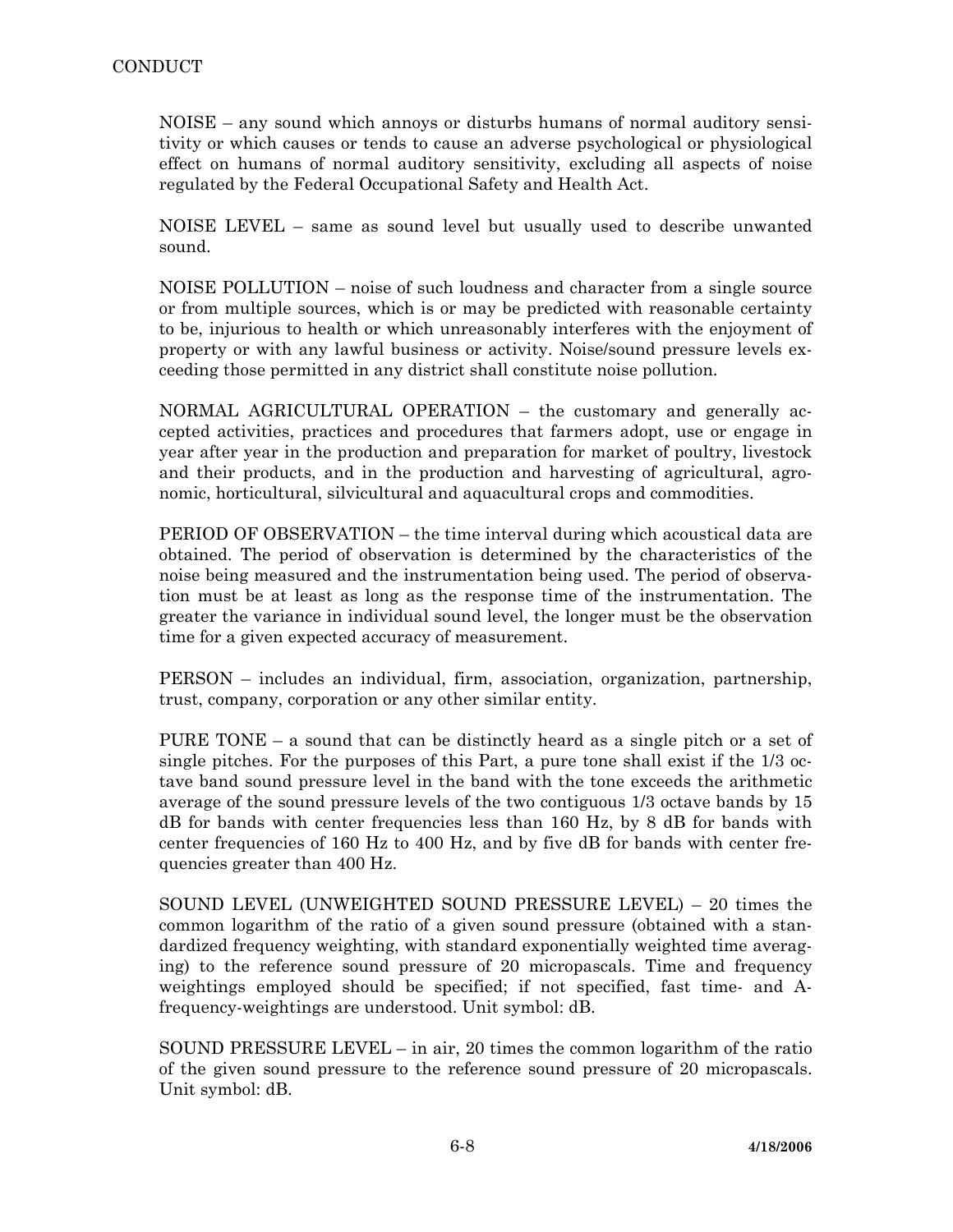SOUND LEVEL METER – instrument or combination of instruments used for the measurement of sound level, with a standard frequency-weighting and standard exponentially weighted time-averaging, which meets or exceeds the requirements for an ANSI Type S1A or Type S2A Sound Level Meter.

 TOWNSHIP – East Rockhill Township, Bucks County, Pennsylvania, its Board of Supervisors, Township Manager, and all employees and appointees of the Township.

 VEHICLE – any device or combination of devices, used for or capable of being used for transporting persons or property. Vehicles include, but are not limited to, the following: automobiles, trucks, buses, motorcycles, motorized bicycles, snowmobiles, scooters, all-terrain vehicles, go-carts, farm machinery, industrial machinery, highway graders, tractor-trailers, and semi-trailers.

(Ord. 218, 3/21/2006, §1)

### **§6-202. Excessive and Unnecessary Noise and Other Nuisances Prohibited.**

The following provisions shall apply to all sound originating within the boundaries of East Rockhill Township:

- A. Environmental Performance Standards.
	- (1) Maximum Permissible Sound Levels by Receiving Zoning District. No person shall create or allow the creation of any noise or operate or cause to be operated on property owned, leased, occupied, or otherwise controlled by such person, and/or on a public street or in a public park any source of sound in such a manner as to create a sound level which exceeds the limits set forth for the receiving zoning category in the following tables when measured at or within the property boundary of the receiving zoning district. Sound levels exceeding the limits set in the following table are hereby declared to be a nuisance.
	- (2) Table 1. Maximum Continuous Sound Levels Within Receiving District.

| <b>Receiving Zoning</b><br><b>District</b>   | From 7:00 a.m.<br>to 10:00 p.m. | From $10:00$ p.m. to<br>$7:00$ a.m. |
|----------------------------------------------|---------------------------------|-------------------------------------|
| $RP$ , $AP$ , $RR$ , $S$ , $R$ -1 and<br>VR. | $60$ dBA                        | $50$ dBA                            |
| $VC, C-E, C-0$                               | $65$ dBA                        | $55$ dBA                            |
| I-1, I-2, and $E$                            | $65$ dBA                        | $55$ dBA                            |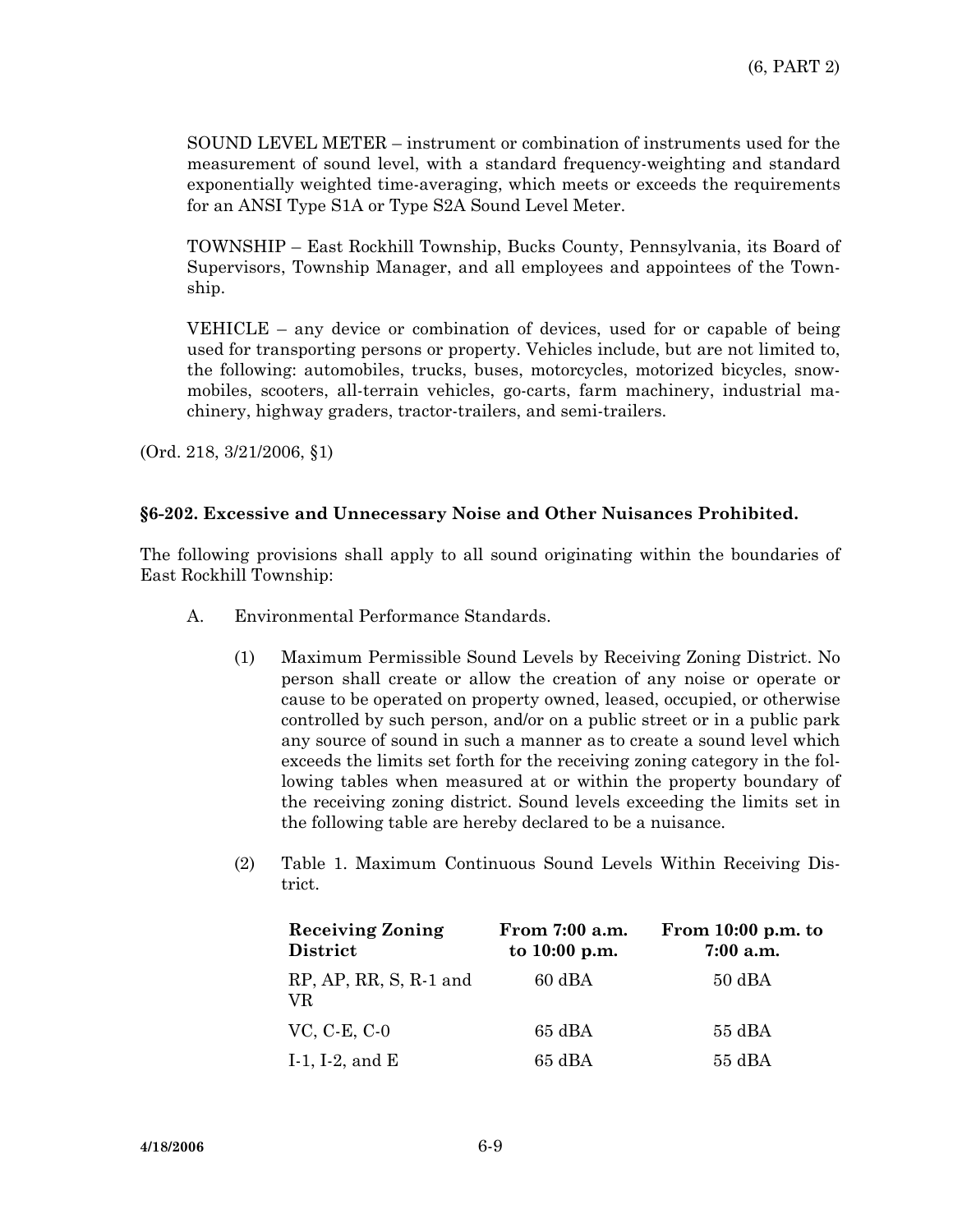Table 2. Maximum Permissible Noise Levels Above Background (ambient) From Commercial, Industrial, & Institutional Establishments Measured Within Receiving District.

| <b>Continuous Time</b><br>Period | Measured at RP,<br>$AP, RR, S, R-1$ and<br>VR. | Measured at VC,<br>C-E, C-O, I-1, I-2<br>and E |
|----------------------------------|------------------------------------------------|------------------------------------------------|
| Longer than 1 min-<br>ute        | 5 dBA                                          | $10 \text{ dBA}$                               |
| 1 minute or less                 | $15 \text{ dBA}$                               | 20 dBA                                         |

- (3) Standards. For the purpose of measuring sound in accordance with the applicable provisions of these regulations, test equipment methods and procedures shall conform to the latest approved standards as published by ANSI or its approved equivalent.
- (4) Correction for Character of Sound. For any source of sound, which emits a pure tone, cyclically varying sound or repetitive impulse sound, the maximum sound level limits set forth in this Part shall be reduced by five dBA. For any source of sound which emits an impulsive sound, the excursions of sound pressure level shall not exceed 20 dBA over the ambient sound pressure level, regardless of time of day or night or receiving land use, using the fast meter characteristic of Type II meter, meeting the IEC-651 and ANSI S1.4 Type Specification.
- (5) Sound Measurements. The sound meter shall be operated in accordance with the manufacturer's instructions. The sound meter shall be calibrated with each use. The sound meter shall be operated using the A weighting and fast response settings. Readings shall be taken in such a way that traffic noise is factored into the reading.
- B. Excessive Noise Prohibited. In addition to the above, it is hereby declared to be a nuisance and shall be unlawful for any person, firm or business entity to make, cause, suffer or permit to be made or caused upon a property owned, occupied or controlled by him or it or upon any public land, street, alley or thoroughfare in the Township of East Rockhill any excessive noises or sounds, by means of vehicles, machinery, equipment (including sound amplification equipment and musical instruments) or by any other means or methods which are physically annoying to the comfort of any person of normal auditory sensibilities or which are so harsh, prolonged, unnatural or unusual in their use, time and place, as to occasion physical discomfort, or which are otherwise injurious to the lives, health, peace and comfort of the inhabitants of East Rockhill Township or any number of residents thereof.
- C. Special Prohibitions. The following acts and causes thereof are hereby declared to be a nuisance and in violation of this Part: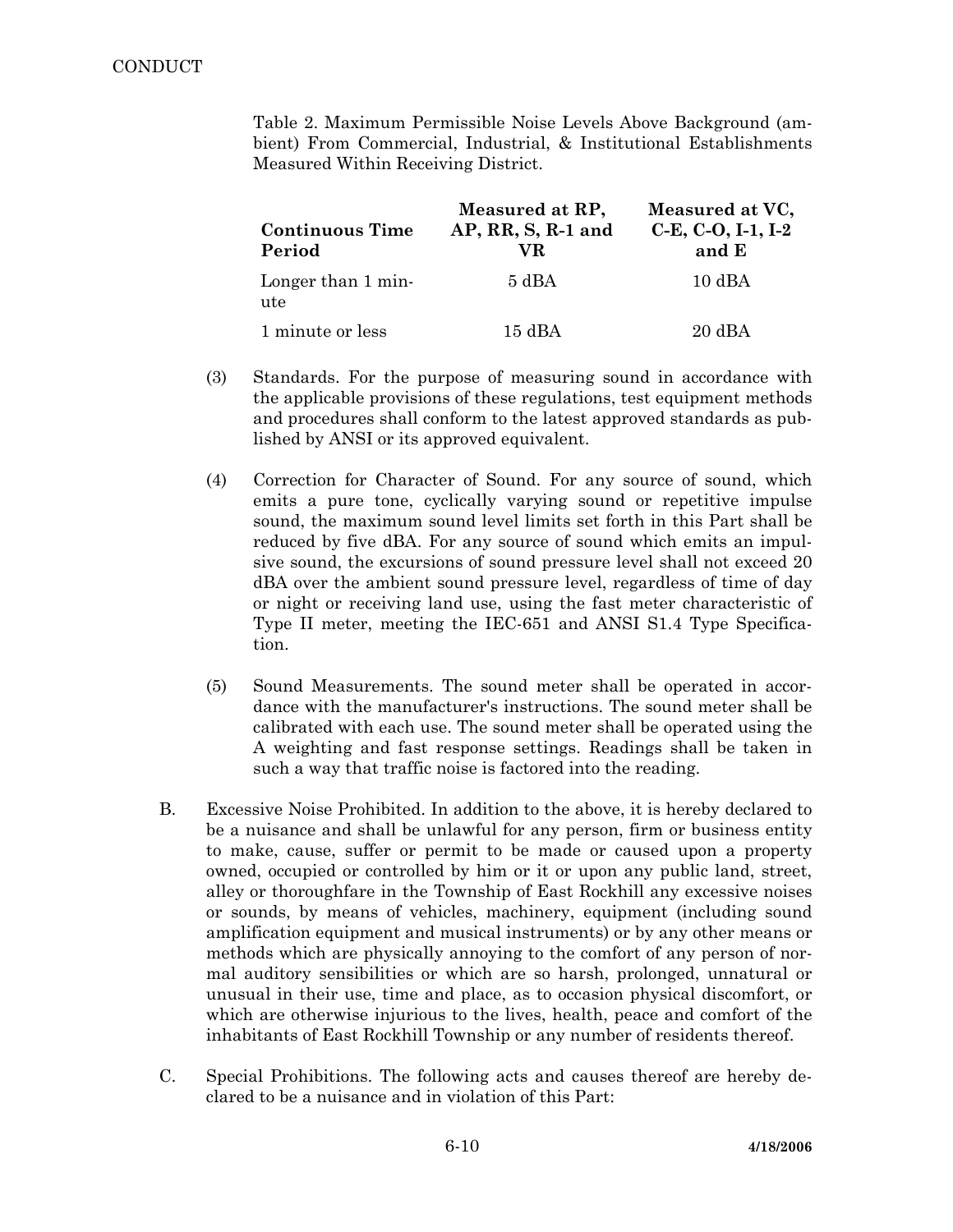- (1) Possessing, harboring or keeping any animal or bird which makes any noise continuously and/or incessantly for a period of 10 minutes or more, or makes such noise intermittently for 1/2 hour or more to the disturbance of any person any time of the day or night, regardless of whether the animal or bird is physically situated in or upon private property, provided that at the time the animal or bird is making such noise no person is trespassing or threatening to trespass upon private property in or upon which the animal or bird is situated, nor is there any other legitimate cause which justifiably provoked the animal or bird.
- (2) Operating, playing or permitting the operation or playing of any radio, television, audio equipment, sound amplifier, musical instrument or other such device in such a manner as to disturb the peace, quiet and comfort of the neighboring inhabitants or at any time with louder volume than is necessary for convenient hearing for the person or persons who are in the room or vehicle in which such machine or device between the hours of 10:00 p.m. and 7:00 a.m. Sunday through Friday and between 11:00 p.m. and 7:00 a.m. Friday through Sunday.
- (3) Loud speakers, Amplifiers. Using, operating or permitting the playing, use or operation of any radio receiving set, musical instrument, phonograph, loudspeaker, sound amplifier or other machine or device for the producing or reproducing of sound which is cast upon the public streets for the purpose of commercial advertising or attracting the attention of the public to any building or structure except in the course of an approved legitimate business activity or auction sale.
- (4) Performing any construction operation or operating or permitting the operation of any tools or equipment used in construction, drilling, blasting, demolition, excavating, extraction of stone or other such activities between the hours of 7:00 p.m. and 7:00 a.m. Monday through Saturday or at any time on Sunday. This provision does not apply to domestic power tools.
- (5) Repairing, rebuilding, modifying, testing or operating a motor vehicle, motorcycle, recreational vehicle or powered model vehicle in such a manner as to cause annoyance to persons across a real property boundary from the noise source.
- (6) Operating or permitting the operation of any mechanically powered saw, drill, sander, grinder, lawn or garden tool or similar device used out of doors between the hours of 10:00 p.m. and 7:00 a.m. on any day in such a manner as to cause annoyance to persons across a real property boundary from the noise source.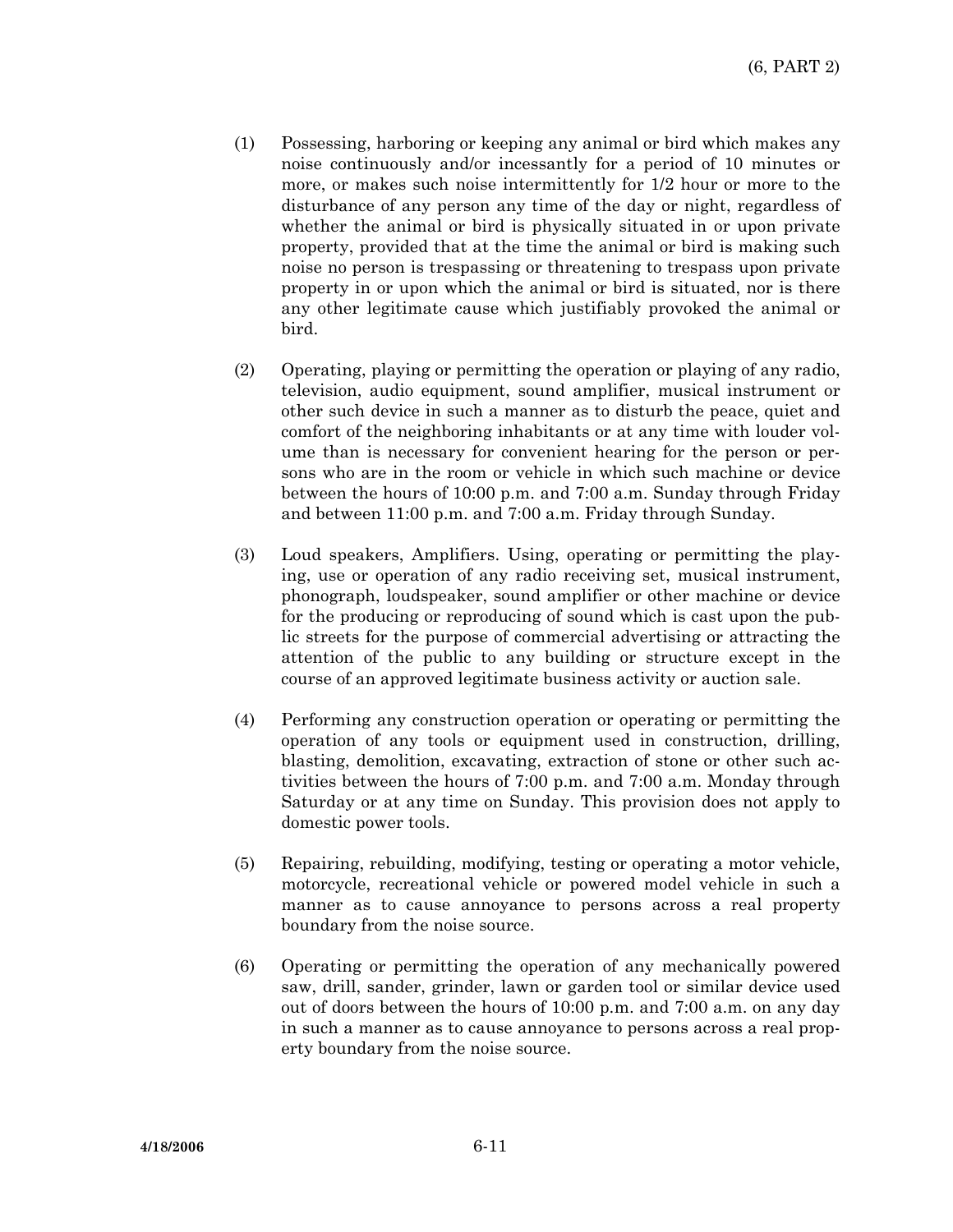- (7) Horns, Signaling Devices, etc. Sounding any horn or signaling device on any vehicle on any street or public place of the Township except as a danger warning; creating, by means of any such signaling device, any unreasonable loud or harsh sound; or the sounding of any such device for any unnecessary or unreasonable period of time.
- (8) Yelling, Shouting, etc. Yelling, shouting, hooting, whistling or singing on the public streets, between the hours of 10:00 p.m. and 7:00 a.m. Sunday through Friday and between 11:00 p.m. and 7:00 a.m. Friday through Sunday or at any time or place so as to annoy or disturb the quiet, comfort or repose of persons in any dwelling, hotel or other type of residence, or any persons in the vicinity.
- (9) Exhausts. The discharge into the open air of the exhaust of any stationary internal combustion engine, or motor vehicle except through a muffler or other device which will effectively prevent loud or explosive noise therefrom.

(Ord. 218, 3/21/2006, §2)

#### **§6-203. Exceptions.**

Noise emitted from the following sources shall be exempt from the noise standards specified herein:

- A. Vehicles, machinery, appliances and equipment or hand tools used in conjunction with normal agricultural operations.
- B. Any other farm related operations and activities involving normal agricultural operations, and those activities necessary for the preservation and health of farm animals and livestock at any time.
- C. The emission of sound for the purpose of alerting persons to the existence of an emergency.
- D. All safety signals and warning devices (e.g. intrusion alarms, back-up alarms on trucks); authorized vehicles when responding to emergencies (e.g. police, fire, ambulance sirens or any other device used to alert persons to an emergency or used during the conduct of (emergency work).
- E. Vehicles, machinery, appliances and equipment used in the case of an emergency and snow removal.
- F. Emergency work including training activities performed to protect public health or safety, including fire protection, protection from flood or other disasters, and work performed to provide electricity, water, or other public utilities when public health or safety is involved.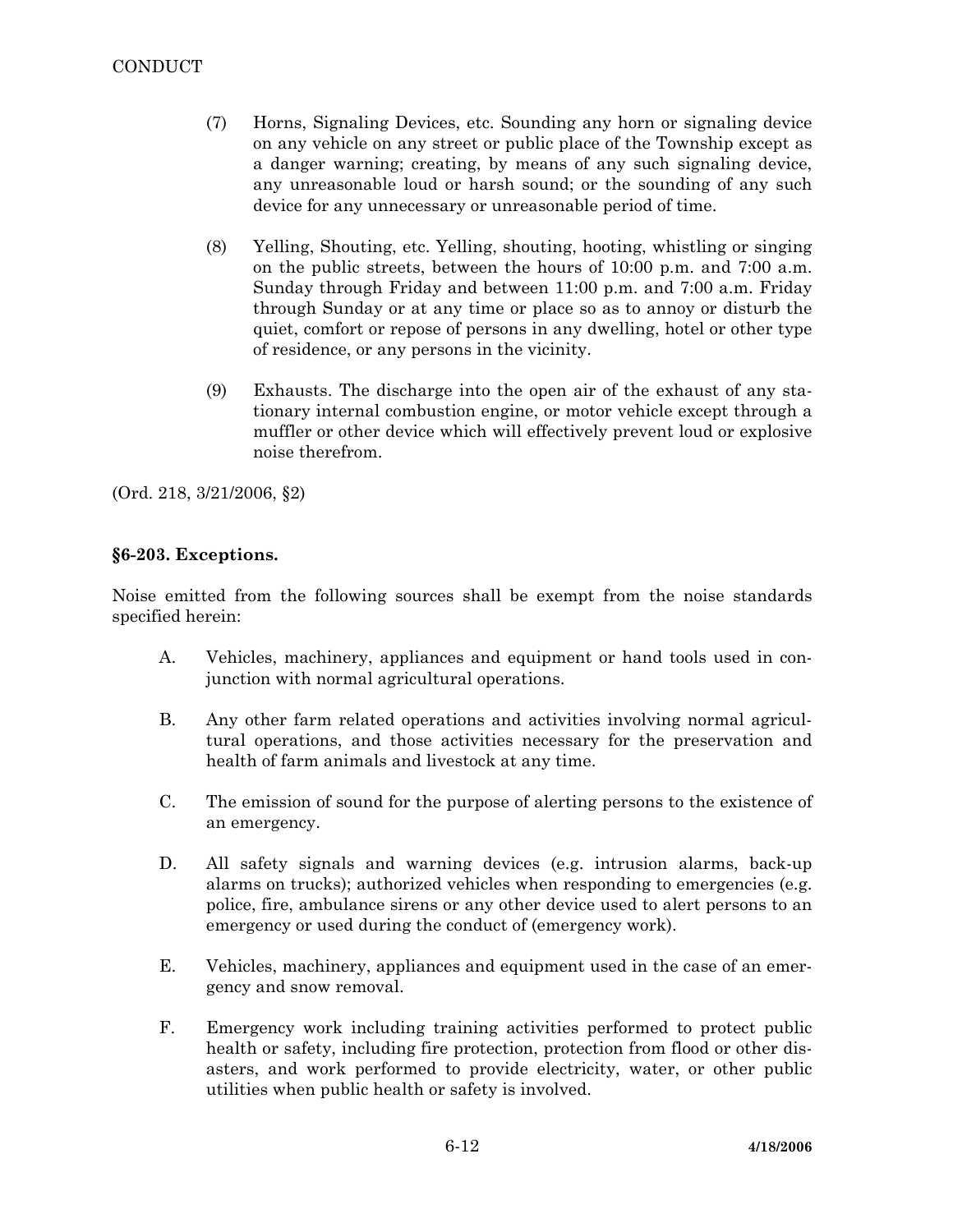- G. The provision, repair and maintenance of municipal services or public utilities.
- H. Public gatherings, performances and the like for which a permit has been obtained from the Township.
- I. Appliances, lawn and garden equipment, chain saws, snow removal equipment and power tools in use between the hours of 7:00 a.m. (prevailing time) and 10:00 p.m. (prevailing time), provided such are operated within the manufacturer's specification and with all standard noise reducing equipment in use, unmodified, and in proper cooperating conditions.
- J. Heavy construction equipment except as may otherwise be permitted by a permit issued by East Rockhill Township when being used on a specific short term project (such as construction of a building; constructing, repairing, or cleaning a road, drilling a well, and other similar short term, specific construction, demolition, or repair projects) in use between the hours of 7:00 a.m. (prevailing time) and 7:00 p.m. (prevailing time) for the duration of such short term specific project, provided such heavy construction equipment is operated within the manufacturer's specifications and with all standard noise-reducing equipment in use, unmodified, and in proper operation condition.
- K. Air conditioner, fans, heating units and similar comfort devices, provided such are operated within the manufacturer's specifications and with all standard noise reducing equipment in use, unmodified, and in proper operating condition.
- L. Airplanes, helicopter and normal activities of properly licensed airports and trains operating on railroad.
- M. Permitted musical, recreational and athletic events conducted by or permitted by schools, local government, and/or community associations.
- N. Permitted outdoor weapons firing ranges in use between the hours of 7:00 a.m. (prevailing time) and 10:00 p.m. (prevailing time).
- O. All motor vehicles being operated on the public road in East Rockhill Township provided such are operated within the manufacturer's specifications and with all standard noise reducing equipment in use, unmodified and in proper working conditions.
- P. Activities permitted by special waiver, as provided herein, according to the terms and conditions of said waiver.
- Q. Bells, chimes, and carillons used for religious purposes or in conjunction with national celebration or public holidays.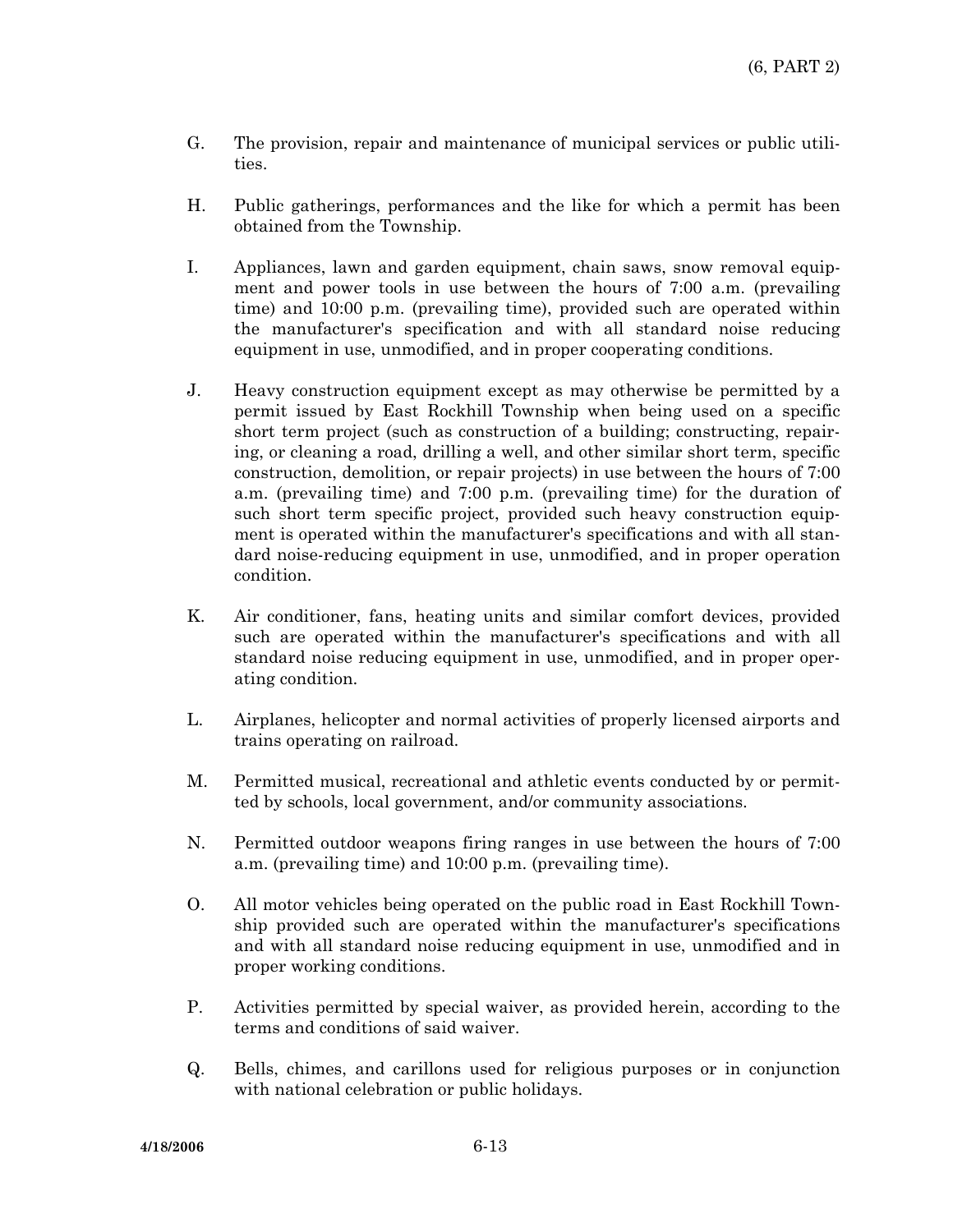(Ord. 218, 3/21/2006, §3)

# **§6-204. Special Waiver.**

A temporary waiver from strict compliance with the noise standards of this Part may be granted to persons to permit a reasonable time to attain compliance as determined by the Board of Supervisors.

(Ord. 218, 3/21/2006, §4)

# **§6-205. Policy.**

It is the policy of the Board of Supervisors in adopting this Part not to cause any existing industrial or commercial business to cease operations. However, it is the policy of the Board to work with industrial and commercial businesses to investigate ways to modify noise levels to the standards permitted by this Part.

(Ord. 218, 3/21/2006, §5)

### **§6-206. Other Nuisances Prohibited.**

The following activities are hereby declared to be a nuisance and shall be unlawful within the Township of East Rockhill:

- A. Any person or business entity engaging in any use or activity upon property which by reason of odors, fumes, vapors, vibration or dust unreasonably interferes with the use, comfort and enjoyment of another's property or endangers the health or safety of the occupants of another's property.
- B. Any operation producing intense glare or heat in such a manner as to create a nuisance to those working or living in the area, unless performed within an enclosed building or behind adequate shielding.

(Ord. 218, 3/21/2006, §6)

# **§6-207. Enforcement, Violation and Penalties.**

- 1. Any Township law enforcement officer, zoning officer or other person designated by the Board of Supervisors may issue an order requiring the abatement of any source of sound or other nuisance in violation of this Part.
- 2. The following procedures and penalties are proscribed for enforcement of this Part.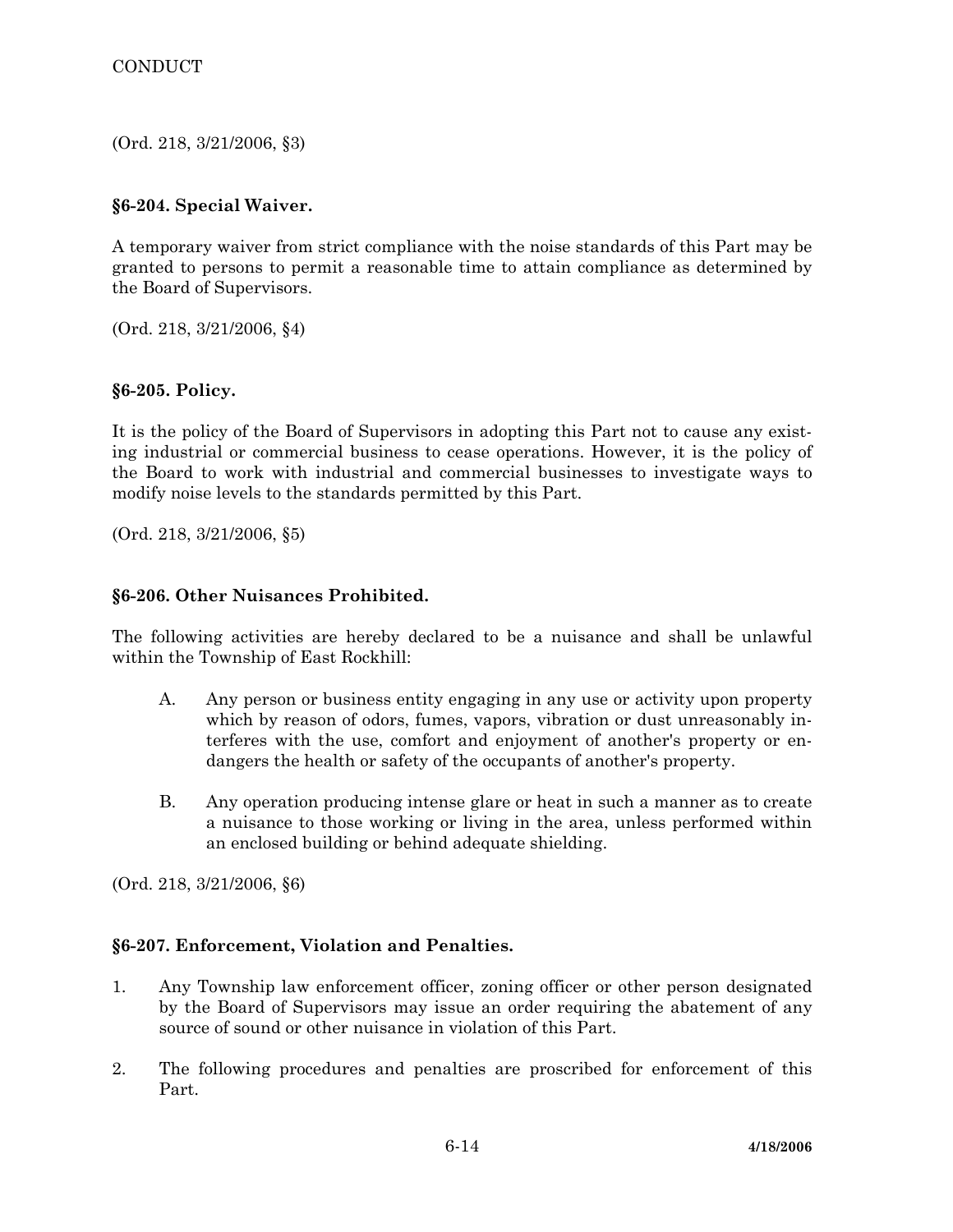- A. Warnings. If it is determined that a noise level is in excess of the levels prescribed by this Part, the Township shall upon written complaint by an affected person, issue a written warning to the person responsible. Any such warning shall be in effect for two weeks.
- B. Offenses. If it is determined that a noise level in excess of the levels permitted by this Part shall have been caused or permitted by any person within one month after the issuance of a warning, any person affected thereby, and/or the Township may file a complaint against such person causing or permitting said noise level before the District Justice.
- C. Any person or business entity who shall violate any of the provisions of this Part shall, upon summary conviction thereof, be punishable by a minimum fine of not less than \$500 and a maximum fine of not more than \$1,000, plus costs of prosecution and, in default of such fine and costs, by imprisonment in the county jail for a term not exceeding 30 days. Each violation of any of the provisions of this Part shall be deemed to be a separate and distinct offense, and when a violation continues beyond the time limit set forth in the Abatement Order, shall be deemed to be a separate and distinct offense. When a second and/or subsequent violation is committed by the same person or entity within any twelve-month period, the fine shall be double the amount of the previous fine up to a maximum fine of \$1,000 for each separate and distinct offense.
- D. Injunctions. In addition, any person affected thereby, may file legal or equitable actions in court to abate or enjoin violations of this Part.
- E. Public Nuisance. Any emission of noise from any source in excess of the limitations established herein is hereby declared to be a public nuisance and may be abated by administrative or judicial proceedings, fines and penalties herein provided.
- F. Other Remedies. Nothing in this Part shall be construed to impair any cause of action or legal remedy thereof, of any person or the public for injury or damage arising from the emission or release into the atmosphere or ground from any source whatever of noise on such place or manner, or at such levels which may give rise to such cause of action.

(Ord. 218, 3/21/2006, §7)

# **§6-208. Relationship with Other Restrictions.**

The provisions of this Part arc not intended to interfere with, abrogate or annul other rules, regulations or ordinances including Title 18 (Crimes Code) and Title 75 (Vehicle Code), Pennsylvania Consolidated Statutes. If more stringent requirements concerning